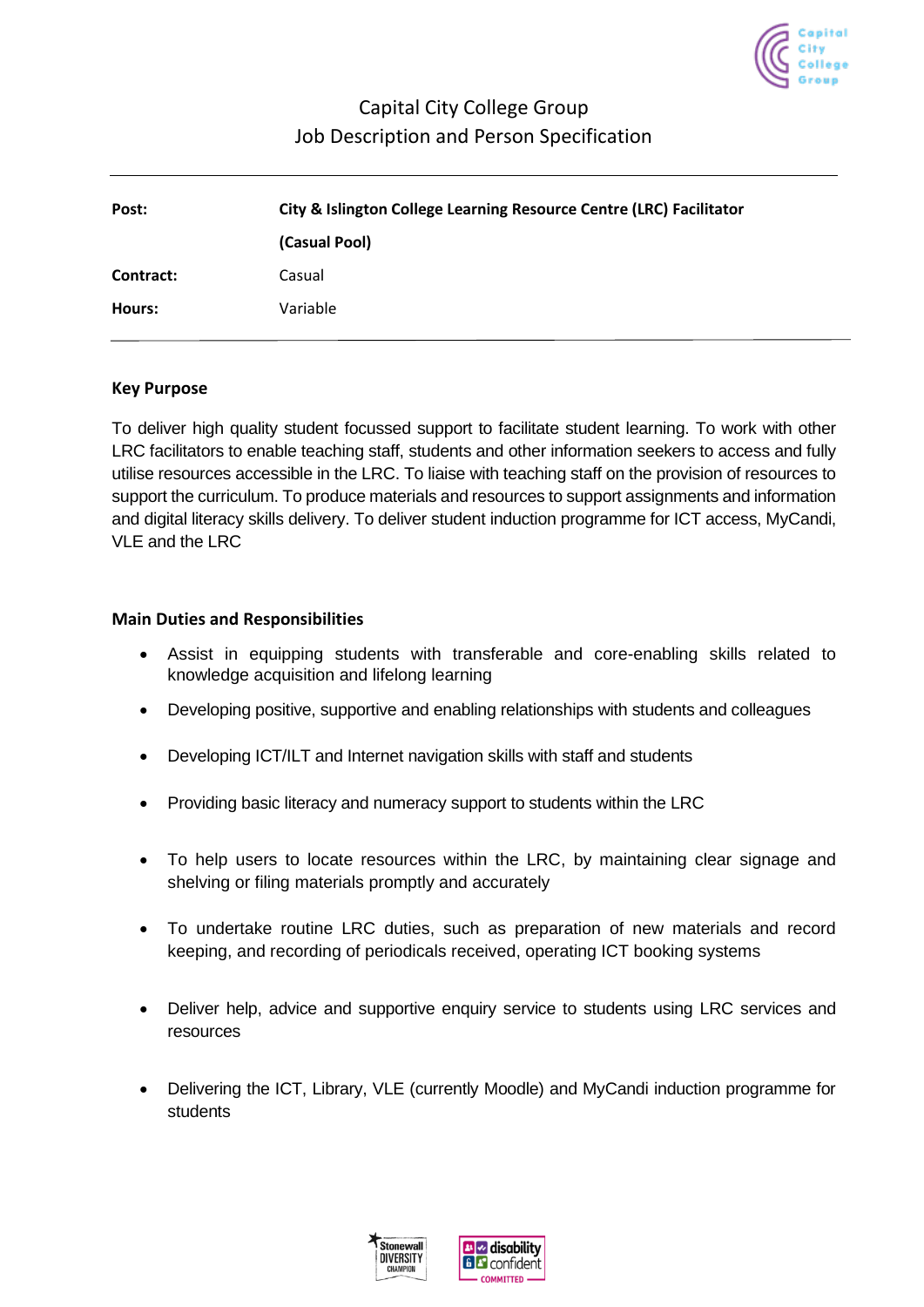- Liaising with teaching staff on the provision of workshops for groups of students to support learning, and develop learning skills and to ensure best use is made of LRC services and resources
- Develop e-learning materials to support student learning
- Evaluating and supporting the use of LRC resources
- Liaison with teaching staff in the provision of expertise and advice on the selection and acquisition of learning resources
- Work flexibly within the LRCs across all campuses as required to ensure consistency of service to students is maintained and delivered
- To comply and remain up to date with policies and procedures
- To deputise for the LRC team leader as necessary
- To maintain LRC records as required (including those held on the library management system), administering student records in accordance with the requirements of the Data Protection Act, and classifying and cataloguing resources
- To maintain an environment in which students can feel safe and are able to study by ensuring that students engage in learning activities and behave in an appropriate fashion
- To participate actively in the admissions and enrolment process for the Campus, undertaking a specific student facing role at main enrolment periods
- Support the work of the Safeguarding and Student Well-Being team at the campus to ensure the service meets the College's statutory duties on Safeguarding, Child Protection and Adults at Risk

#### **Line Manager Responsibilities**

None

#### **Wider Responsibilities**

- Be prepared to represent The Student Support Hub/LRCs at both College and Group level meetings as appropriate in relation to the overarching work of the team
- Develop and maintain effective working relationships with external stakeholders and partners at both a local and national level as appropriate.
- As part of the wider Student Support Hub, participate in recruitment events on- and off-site, providing information and advice in a range of settings including open days, schools, colleges, voluntary and community organisations, libraries and fairs. To follow up enquiries and leads gathered to enable the college to actively recruit new learners.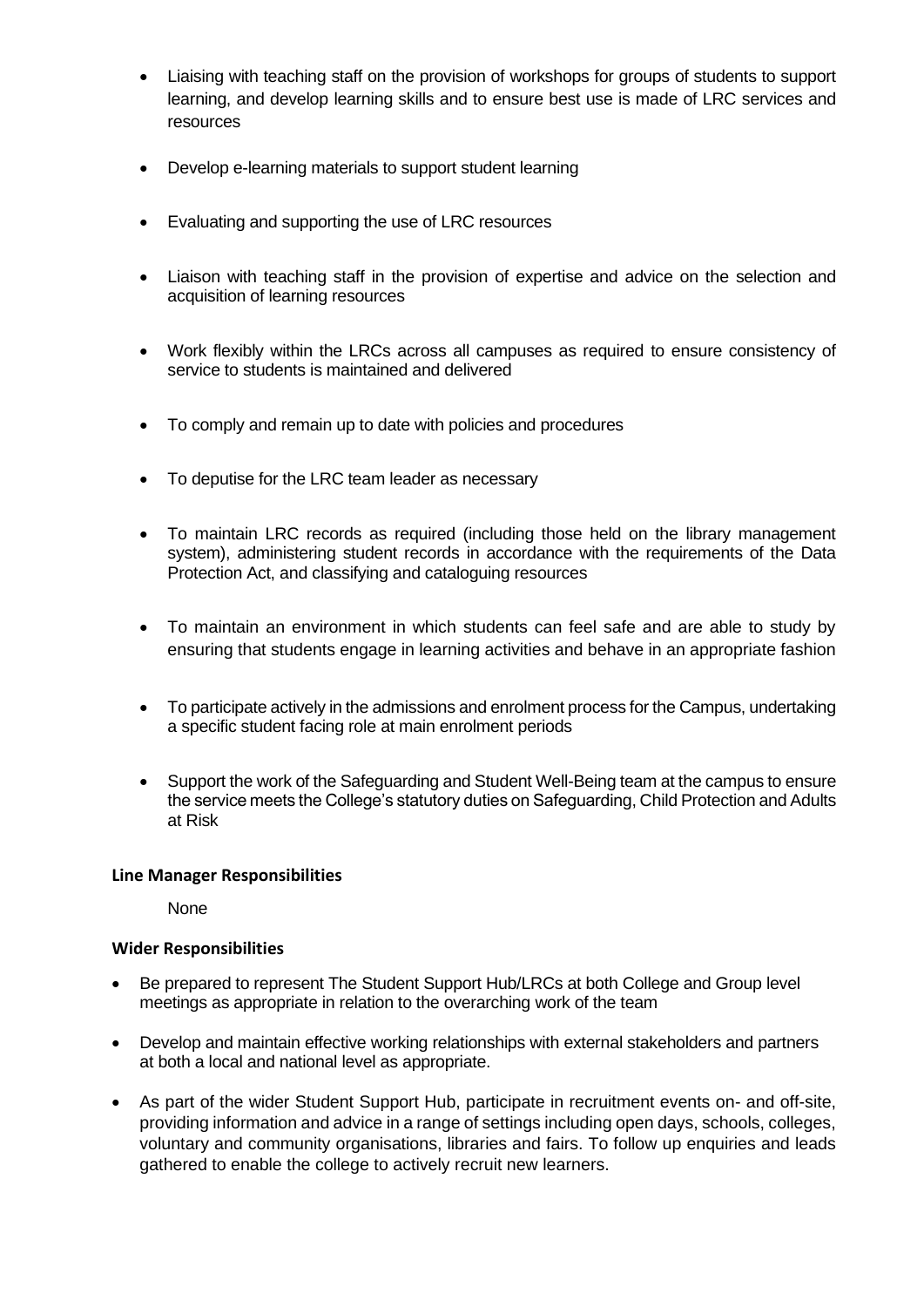

• To work flexibly within the student services hubs, cover shift patterns within agreed working hours (including evenings and weekends where required), covering the work of absent colleagues where required and providing support to other hubs if necessary.

#### **General**

- To implement College policies particularly those relating to equality of opportunity, health and safety and data protection
- To implement Health and Safety and security procedures in accordance with statutory and College requirements
- To undertake appropriate self-development and training activities and regularly review performance of duties with the line manager for the post
- To undertake any other duties consistent with the key objectives and/or duties of the post

#### **Expectations of the Post Holder**

- To demonstrate model behaviours that, at all times, are consistent with an open, inclusive and participative style.
- To be proactive in identifying and pursuing opportunities that are appropriate to maintaining his/her professional development, and actively participate in the Group's appraisal scheme.
- To carry our his/her duties at all times with due regard to the Group's policies, including Safeguarding, Health & Safety, Equal Opportunities, and Data Protection, and participate in training as and when required.
- To work flexibly and to undertake such other duties that may reasonably allocated by the line manager, which may include working occasional evening and weekends.
- The nature of this post means that the post holder may need to travel to undertake duties at other College campuses as and when requires as well as external venues.
- This post falls within the scope of the regulations requiring a Disclosure & Barring Service (DBS check).

*N.B.* This job description is designed to outline a range of main duties that may be encountered. It is not designed to be an exhaustive listing of tasks and can be varied in consultation with the post holder in order to reflect changes in the job or the organisation.

#### **EDI**

We value diversity and positively welcome applications from all backgrounds. This will help ensure our workforce better reflects the diverse wider community we support. Applicants who declare a disability meeting the minimum criteria for the role will be guaranteed an interview.

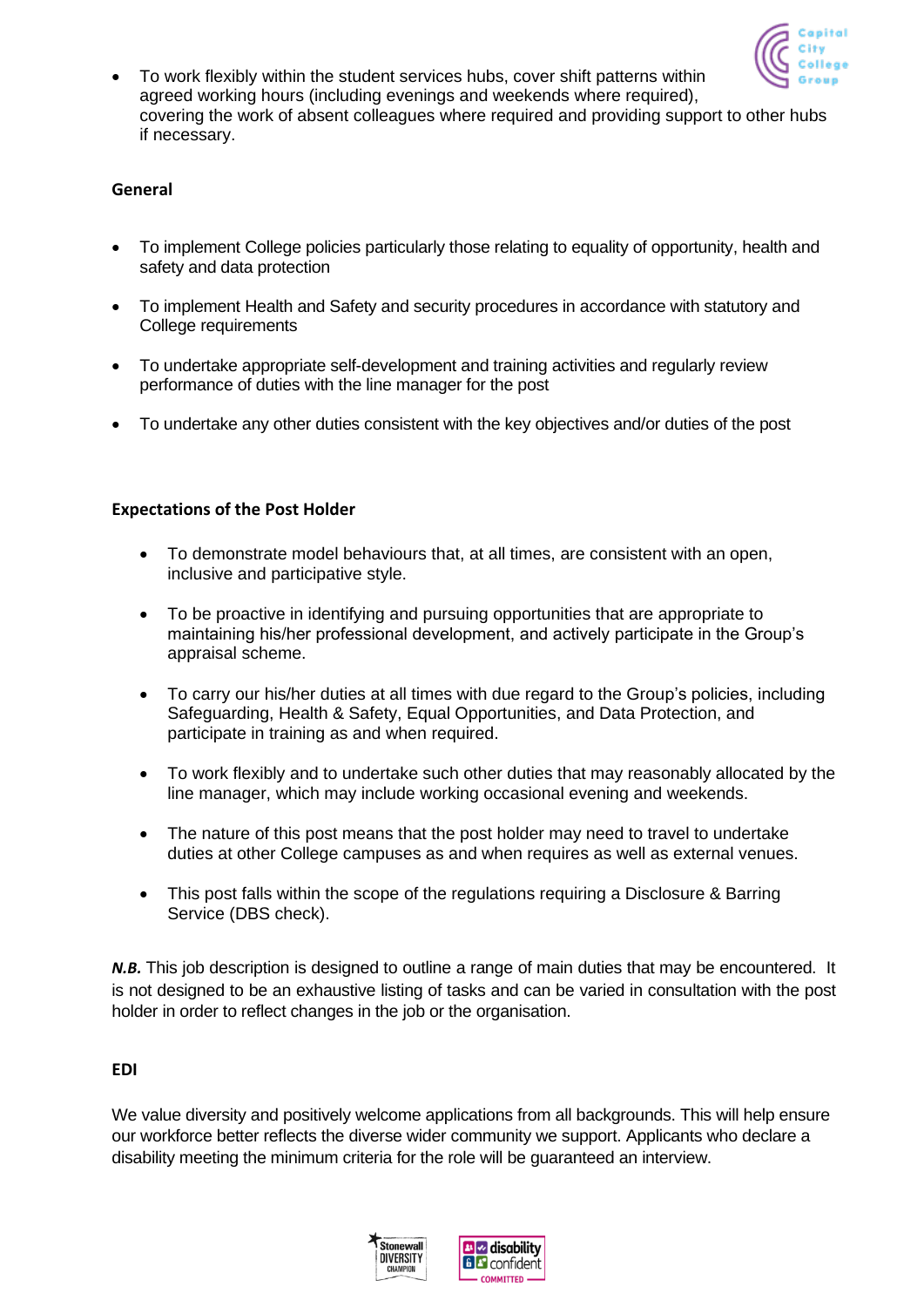## **Safeguarding**

We are committed to safeguarding and promoting the welfare and safety of our students and expect everybody working for the Group to share this commitment. We actively seek DBS enhanced clearance checks for applications of employment as part of our safeguarding procedures.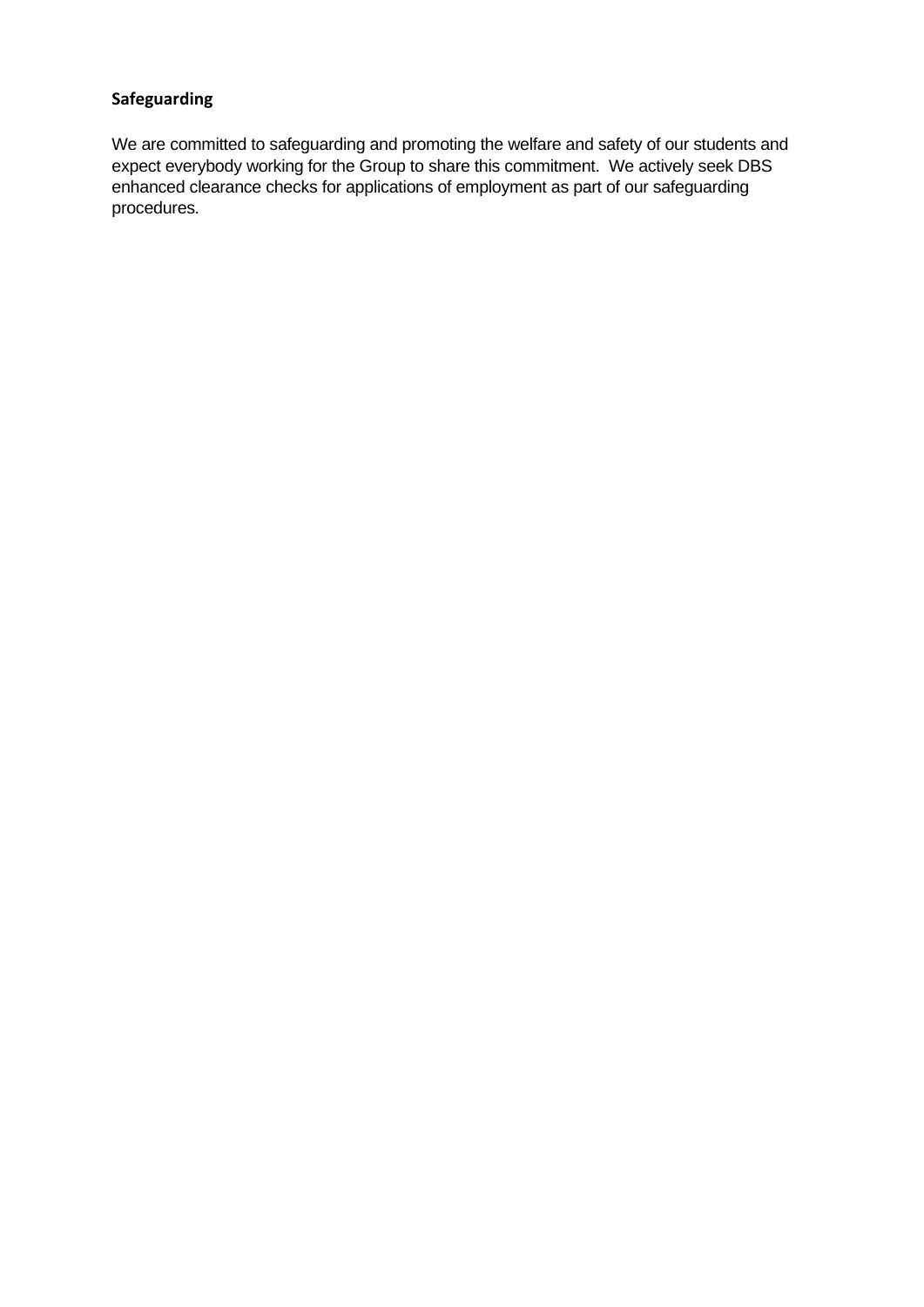

### **Person Specification**

|                                      | <b>Criteria</b>                                                                                                                                                                                                     | <b>Essential</b> | <b>Desirable</b> |
|--------------------------------------|---------------------------------------------------------------------------------------------------------------------------------------------------------------------------------------------------------------------|------------------|------------------|
| <b>Qualifications / Professional</b> | A degree or equivalent                                                                                                                                                                                              | x                |                  |
| <b>Development</b>                   | Commitment to continuous professional development                                                                                                                                                                   |                  | $\mathsf{x}$     |
|                                      |                                                                                                                                                                                                                     |                  |                  |
| Knowledge / Experience               | Experience of working in a proactive, student focused front-line service                                                                                                                                            | x                |                  |
|                                      | Experience of facilitating student learning and research                                                                                                                                                            | <b>X</b>         |                  |
|                                      | High level of literacy in IT, advanced user of the Web and Microsoft<br>programmes including Excel, Word, PowerPoint and Outlook (essential)<br>and experience of using multimedia and web applications (desirable) | X                |                  |
|                                      | The ability to represent the LRC team positively and provide information<br>clearly and accurately on the telephone and in person                                                                                   | X                |                  |
|                                      | Experience of delivering student inductions                                                                                                                                                                         | X                |                  |
|                                      | Understanding of learning styles and how to support them                                                                                                                                                            | X                |                  |
|                                      | Knowledge and understanding of current technologies and how they support<br>learning                                                                                                                                | X                |                  |
|                                      | Maintaining accurate records and adhering to administrative systems                                                                                                                                                 |                  |                  |
|                                      |                                                                                                                                                                                                                     |                  |                  |
| <b>Skills / Abilities</b>            | Ability to be diplomatic and patient                                                                                                                                                                                | X                |                  |
|                                      | High level of communication skills to deliver workshops, induction and one to<br>one student support                                                                                                                | X                |                  |
|                                      | Ability to develop a good rapport quickly with all levels of learners to<br>demonstrate a student-centred approach                                                                                                  | $\mathsf{x}$     |                  |
|                                      | Ability to demonstrate enabler and facilitator skills                                                                                                                                                               | X                |                  |
|                                      | Ability to undertake research to support students and develop resources                                                                                                                                             | $\mathsf{x}$     |                  |
|                                      | High level interpersonal, organisational and communication skills including<br>the ability to present and negotiate                                                                                                 | X                |                  |
|                                      | Ability to form constructive working relationships with all staff groups                                                                                                                                            | X                |                  |